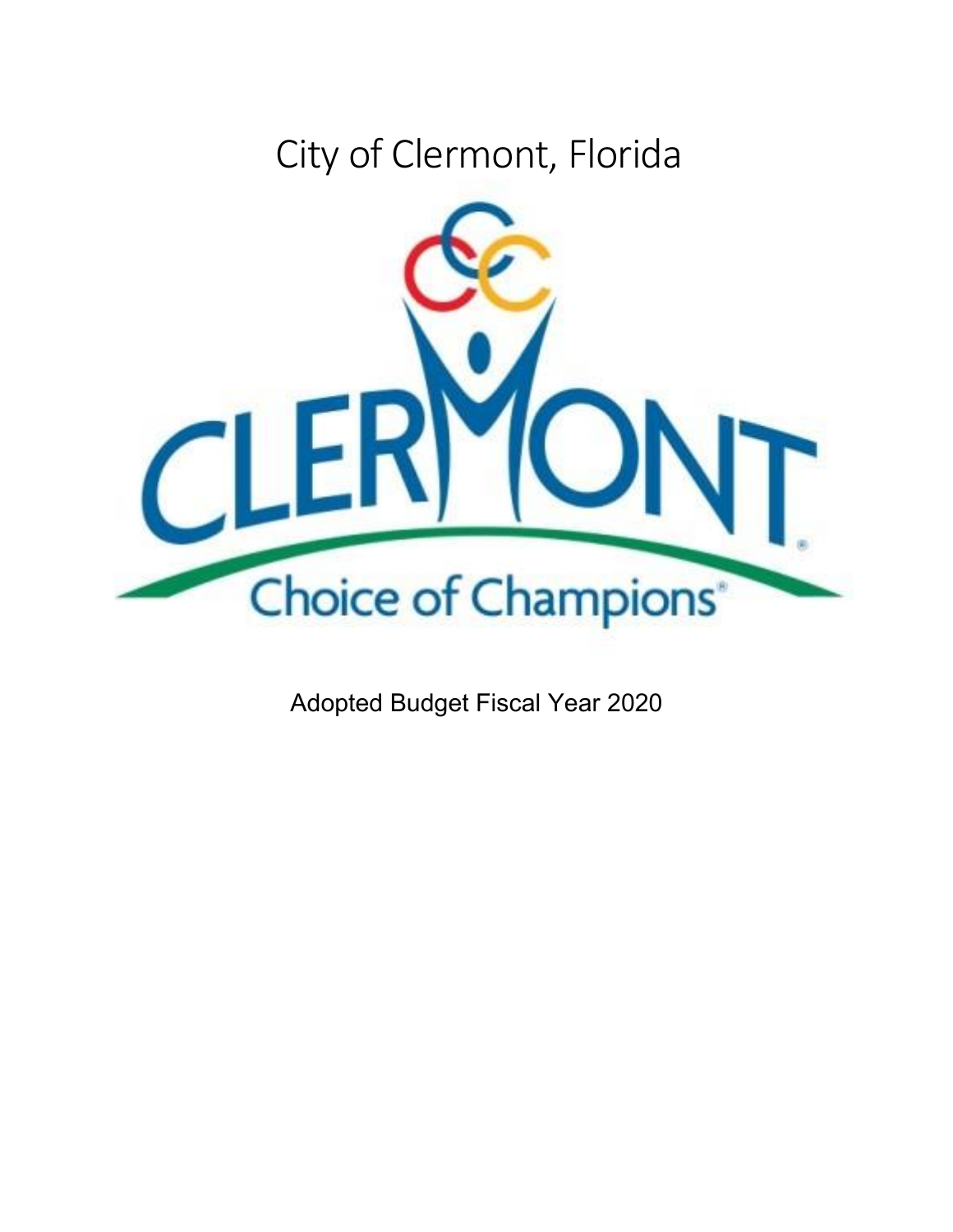

**DARREN S. GRAY City Manager** 

352-241-7358 dgray@clermontfl.org

September 19, 2019

Honorable Mayor Gail Ash and Council Members

Dear Mayor and Council Members:

The annual budget is the most important document the Council adopts each year. Our challenges are to understand the priorities of our residents, define acceptable levels of service, and establish and apply funding sources appropriately. The **Adopted FY 2020 Budget** represents the City's financial plan to meet those challenges.

The **City-Wide Budget** totals \$148,302,844, which is \$4,628,464 or 3.03% less than the current year budget. The primary reason for the decrease is the completion of some of the master plan projects in the current year with fewer remaining projects to complete in FY20. The **General Fund Budget** totals \$40,269,566, which is \$366,573 or 0.90% less than the current year budget. The primary reason for the decrease is the budgeted land sale of the public works property in the FY 2019 budget. The General Fund budget is funded entirely from operating revenues, with no reserves projected to be used to balance the budget.

**City-Wide Reserves** at the end of FY 2020 are projected to be \$56,363,796, which is \$4,837,233 more than the projected current year ending reserves. **General Fund Reserves** at the end of FY 2020 are projected to be \$8,215,071 or 25.70% of operating expenditures. The City's Reserve Policy requires specific funds' reserves to be at least 25% of operating expenditures. All funds subject to the Reserves Policy are in compliance with the noted Policy.

**Ad Valorem** revenue, the City's largest single revenue source, is \$12,862,793, which is \$1,038,518 more than the current year budget. The revenue increase is due to a 9.61% increase in property taxable values. The City's millage rate is proposed to remain at 4.2061 for the fifth consecutive year. Clermont's millage rate continues to be among the lowest of other comparable cities in the Central Florida region. Over the last 5 years the City has seen a 46% growth in property taxable values, more than half (58%) of the growth is directly attributable to new construction.

**Utility Fees** revenues total \$18,570,000, which is \$495,000 or 2.74% more than the current year budget. The revenue increase is due to expected continued growth in the city as well as utility rate increases tied to inflation based indexes. Clermont's utilities charges still continue to be among the lowest of other comparable cities in the Central Florida region.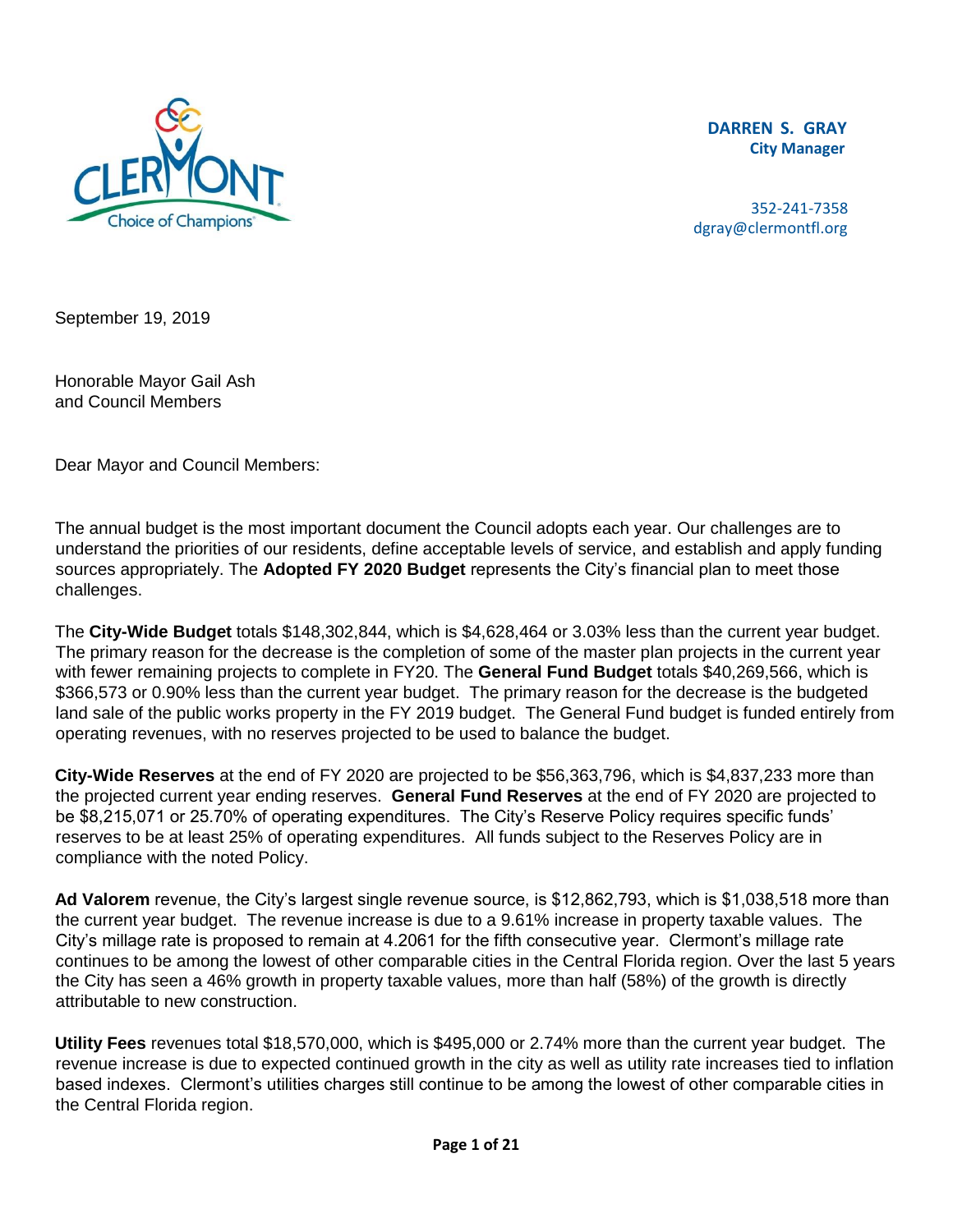**City-Wide Personnel Services** total \$32,576,584, which is \$1,439,495 or 4.62% more than the current year budget. The primary reasons for the increase is due to five (5) new police officer positions in the Police department, effective January 1, 2020 (\$288,345); and contract/merit pay adjustments (2-4%) based on annual performance evaluations for all eligible employees, including employees at their pay grade maximums (\$643,968).

**City-Wide Operating Expenses** total \$21,230,737, which is \$5,650,268 or 36.27% more than the current year budget. The primary reasons for the increase is the inclusion of the Group Medical Self Insurance Fund (\$4,534,425) in the City's operating budget for the first time and an \$853,000 significant increase in the amount budgeted for the replacement of the City's residential water and irrigation meters. Excluding these increases, operating expenses only increased by \$262,843 or 1.69%.

**City-Wide Capital Outlay** totals \$27,707,860, which is \$15,327,131 or 35.62% less than the current year budget. The primary reason for the decrease is the completion of the next phase of master plan projects and the completion of utility expansion projects. The highlights of some significant departmental capital outlay items and funding sources in the upcoming budget are as follows:

- **Police Department** capital outlay items totaling \$537,500. Capital items include (5) replacement vehicles, (5) new positions' vehicles, a new motorcycle, and various equipment items. Funding sources include the Infrastructure Sales Tax Fund (\$236,500) and Police Impact Fees Fund (\$301,000).
- **Fire Department** capital outlay items totaling \$307,624. Capital items include initial design costs for Fire Station 102, a storage shed for Station 104, security fencing for Stations 102,103 and 104, access control system improvements at all stations and various equipment items. Funding sources include the General Fund (\$30,226), Infrastructure Sales Tax Fund (\$253,574) and Fire Impact Fees Fund (\$23,824).
- **Public Works Department** capital outlay items totaling \$7,436,740. Capital items include initial costs for East Avenue complete street design, improvements to city parks, (2) utility vehicles, construction of a columbarium at the Cemetery, fencing at Lake Hiawatha Preserve and McKinney Park, Public Works Complex design/construction, security improvements and various equipment items. Funding sources include the Infrastructure Sales Tax Fund (\$339,760), Cemetery Fund (\$17,980), Recreation Impact Fees Fund (\$98,000), and Capital Projects Fund (\$6,981,000).
- **Economic Development Department** capital outlay items totaling \$5,870,000. The majority of the capital items included are the master plan projects: Boat Ramp Relocation, Downtown Waterfront Revitalization, Legacy Loop Trail Spur, 8<sup>th</sup> Street Pier Improvements and Public Wi-Fi Network. Funding sources are from the Master Plan Loan (\$5,870,000).
- **Parks and Recreation Department** capital outlay items totaling \$308,480. Capital items include new audio systems at the Highlander Pavilion and Victory Pointe Park, LED lighting in the north parking lot at the Arts and Recreation Center, security improvements at the ARC and theatrical lighting for the Black Box Theater. Funding sources include the General Fund (\$12,880), Infrastructure Sales Tax Fund (\$189,000) and Recreation Impact Fees Fund (\$106,600).
- **Environmental Services Department** capital outlay items totaling \$13,039,989. Capital items include (2) replacement vehicles, (2) side load garbage trucks, a portion of the construction and design for the Public Works Complex, stormwater and water utility improvements related to the CDBG project in the vicinity of Disston Ave. and School St., lift station improvements/replacements, the treatment and operation of the lower floridan wells, water main upsizing from CW Harrell Road to Johns Lake Road,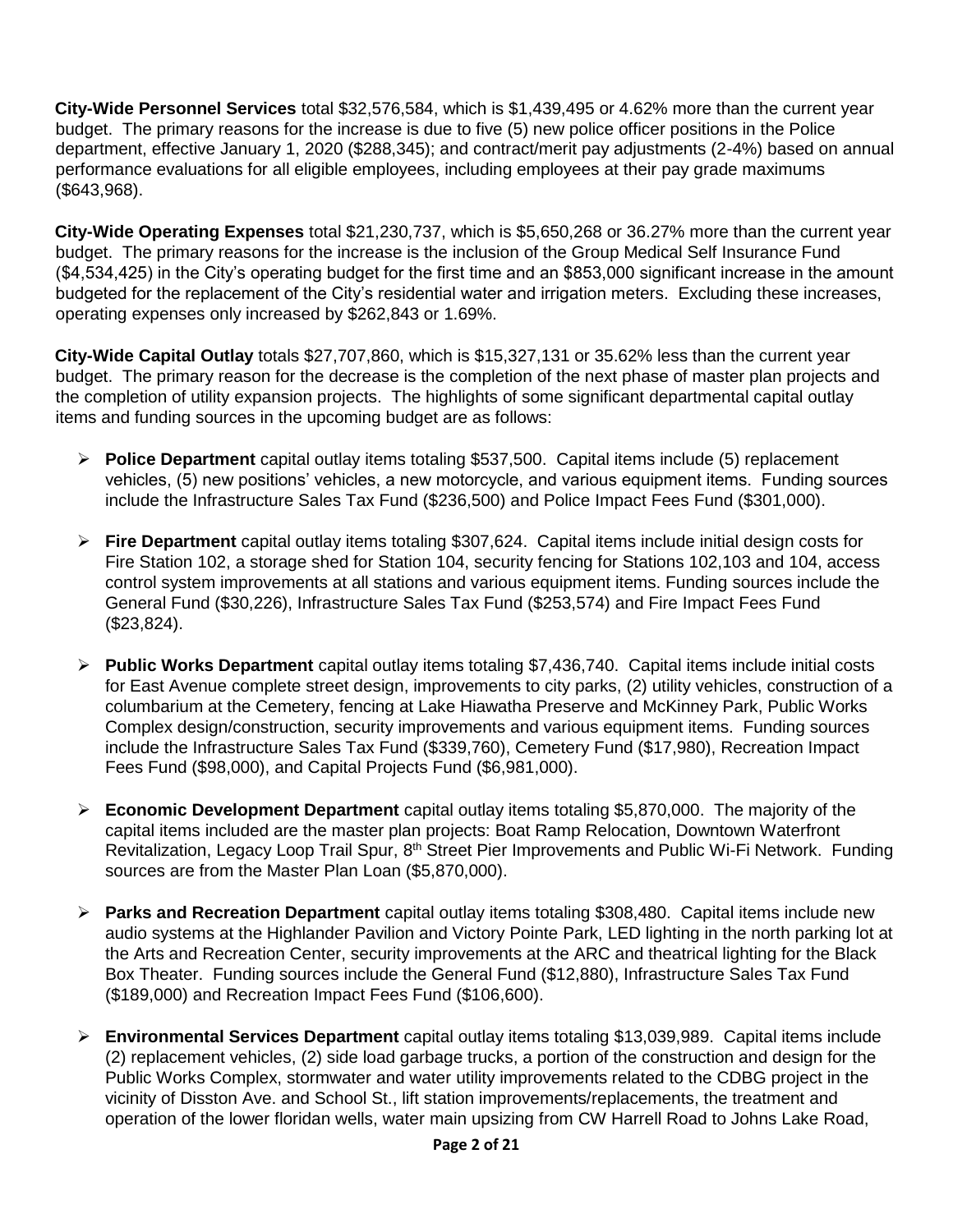replacement of Summit Greens poly line, security improvements, several other utility system improvements and various equipment items. Funding sources include the Water Fund (\$2,333,634), Water Impact Fees (\$2,900,000), Sewer Fund (\$1,499,400), Sewer Impact Fees (\$2,962,250), and Stormwater Fund (\$432,135) and Sanitation Fund (\$2,966,570).

The proposed budget represents a sound financial plan for the new fiscal year that continues to provide levels of service expected by our residents. While reserves are being used in some funds, adequate reserves are being maintained for adjustments and emergencies that may occur throughout the year.

I would like to thank Joe Van Zile, Finance Director, Pam Brosonski, Assistant Finance Director and Tina Kilbury, Budget Analyst and all of the Department Directors for their efforts in preparing this budget.

Sincerely,

 $B\rightarrow\infty$ 

Darren S. Gray City Manager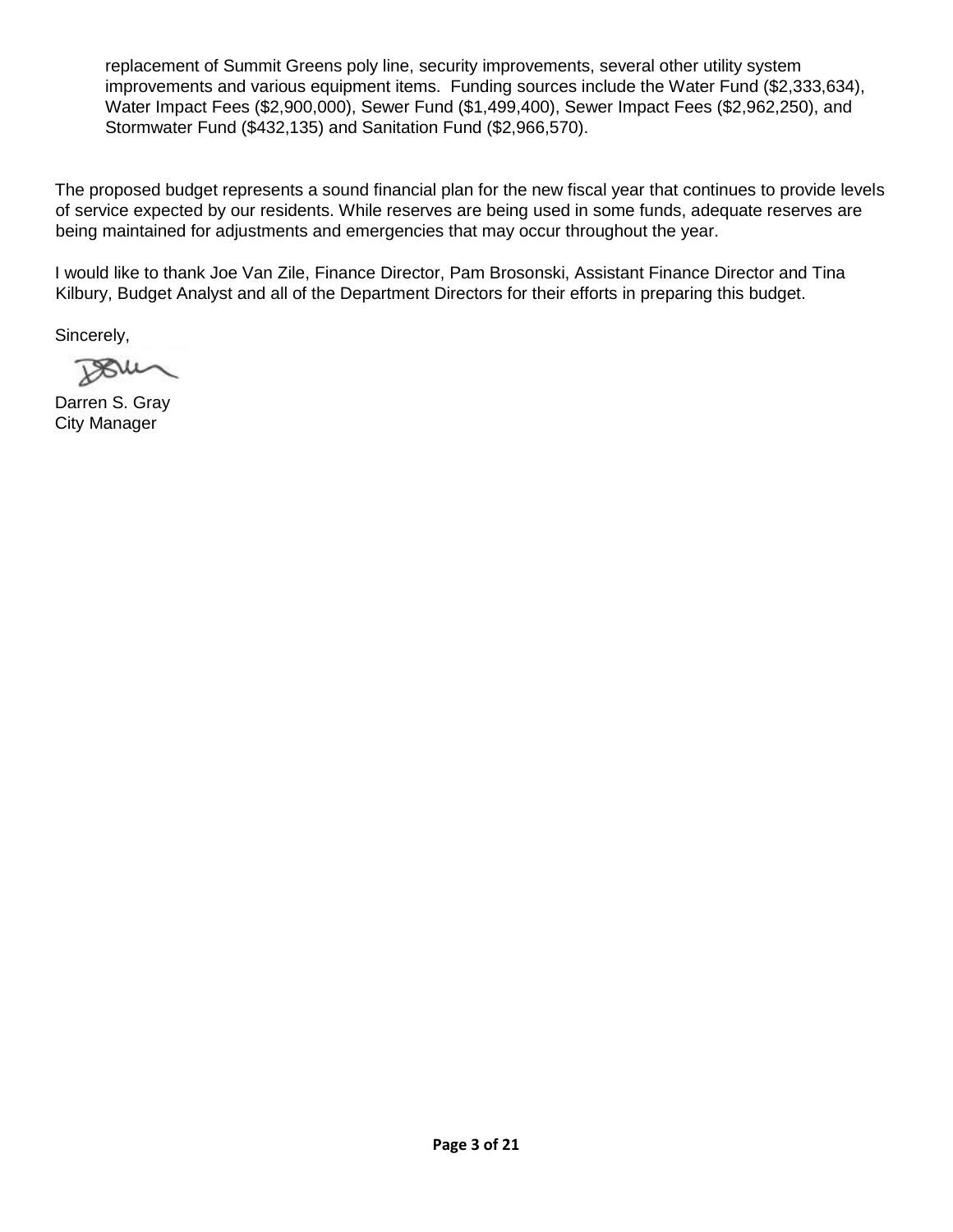#### Fiscal Year 2020 Adopted Budget

## Budget Summary All Funds

| <b>Description</b>                               | <b>Dollar Amount</b> |
|--------------------------------------------------|----------------------|
| <b>Estimated Revenues</b>                        |                      |
| <b>Ad Valorem Taxes</b>                          | 12,862,793           |
| <b>Other Taxes</b>                               | 9,446,651            |
| Licenses, Permits & Fees                         | 9,775,200            |
| <b>Intergovernmental Revenues</b>                | 6,089,487            |
| <b>Charges For Services</b>                      | 20,686,683           |
| Fines & Forfeitures                              | 101,000              |
| Miscellaneous Revenue                            | 7,600,524            |
| <b>Interfund Transfers</b>                       | 5,768,017            |
| <b>Total Estimated Revenues</b>                  | 72,330,355           |
| <b>Beginning Reserves</b>                        | 75,972,529           |
| <b>Total Estimated Revenues and Reserves</b>     | 148,302,884          |
|                                                  |                      |
| <b>Estimated Expenditures</b>                    |                      |
| <b>General Government</b>                        | 12,259,394           |
| <b>Public Safety</b>                             | 22,179,465           |
| <b>Physical Environment</b>                      | 37,473,636           |
| <b>Transportation/Public Works</b>               | 4,398,882            |
| <b>Economic Environment</b>                      | 6,364,071            |
| Culture/Recreation<br><b>Interfund Transfers</b> | 3,495,622            |
|                                                  | 5,768,018            |
| <b>Total Estimated Expenditures</b>              | 91,939,088           |
| <b>Ending Reserves</b>                           | 56,363,796           |
| <b>Total Estimated Expenditures and Reserves</b> | 148,302,884          |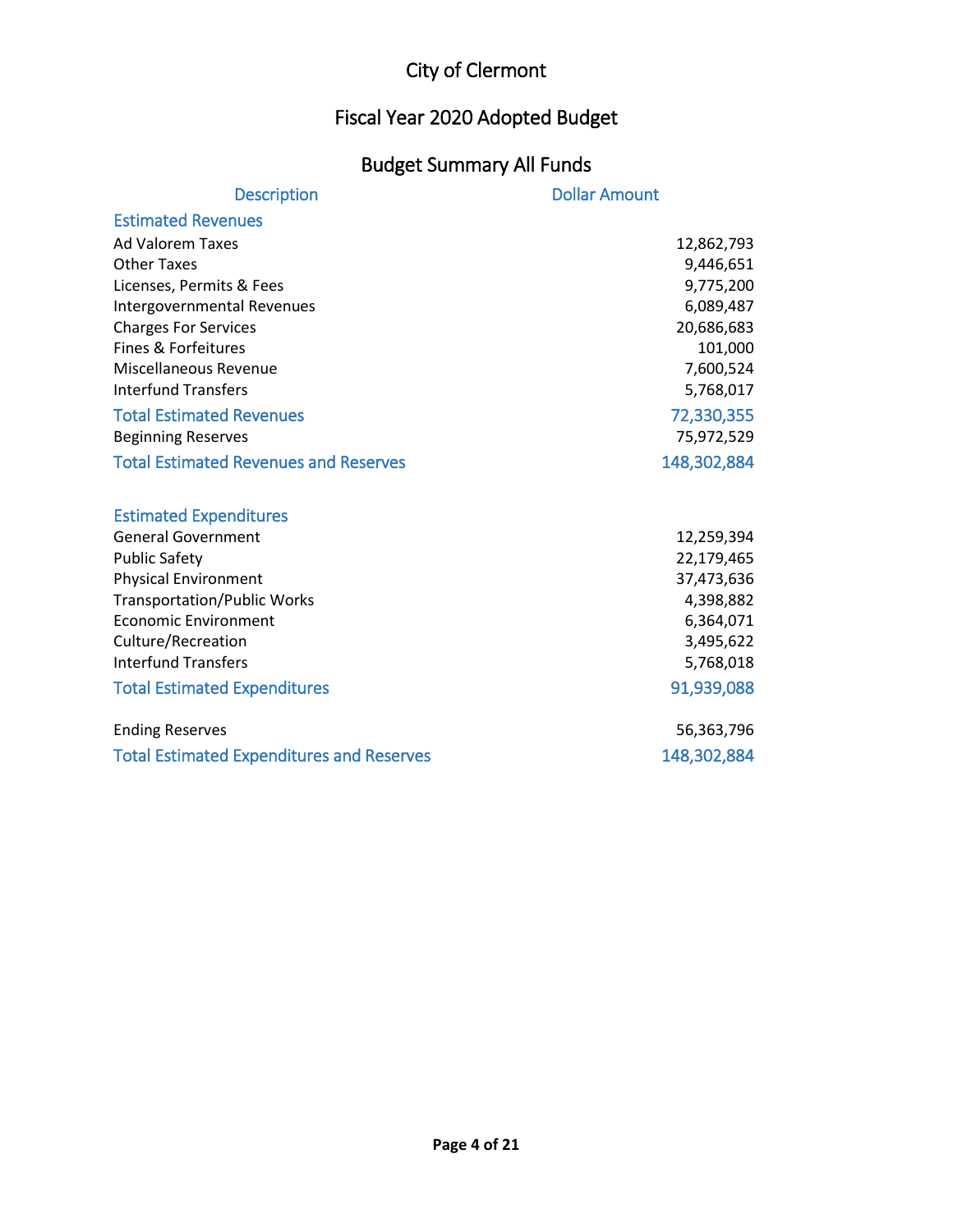## Fiscal Year 2020 Adopted Budget

#### Budget Summary by Fund-General Fund

| <b>Description</b>                               | <b>Dollar Amount</b> |
|--------------------------------------------------|----------------------|
| <b>Estimated Revenues</b>                        |                      |
| <b>Ad Valorem Taxes</b>                          | 12,528,000           |
| <b>Other Taxes</b>                               | 5,637,098            |
| Licenses, Permits & Fees                         | 3,629,000            |
| <b>Intergovernmental Revenues</b>                | 4,774,237            |
| <b>Charges For Services</b>                      | 2,112,683            |
| Fines & Forfeitures                              | 101,000              |
| Miscellaneous Revenue                            | 1,245,648            |
| <b>Interfund Transfers</b>                       | 2,026,829            |
| <b>Total Estimated Revenues</b>                  | 32,054,495           |
| <b>Beginning Reserves</b>                        | 8,215,071            |
| <b>Total Estimated Revenues and Reserves</b>     | 40,269,566           |
|                                                  |                      |
| <b>Estimated Expenditures</b>                    |                      |
| <b>General Government</b>                        | 4,699,849            |
| <b>Public Safety</b>                             | 19,768,367           |
| <b>Physical Environment</b>                      | 923,532              |
| <b>Transportation/Public Works</b>               | 3,185,745            |
| <b>Economic Environment</b>                      | 146,841              |
| Culture/Recreation                               | 3,111,694            |
| <b>Interfund Transfers</b>                       | 218,467              |
| <b>Total Estimated Expenditures</b>              | 32,054,495           |
| <b>Ending Reserves</b>                           | 8,215,071            |
| <b>Total Estimated Expenditures and Reserves</b> | 40,269,566           |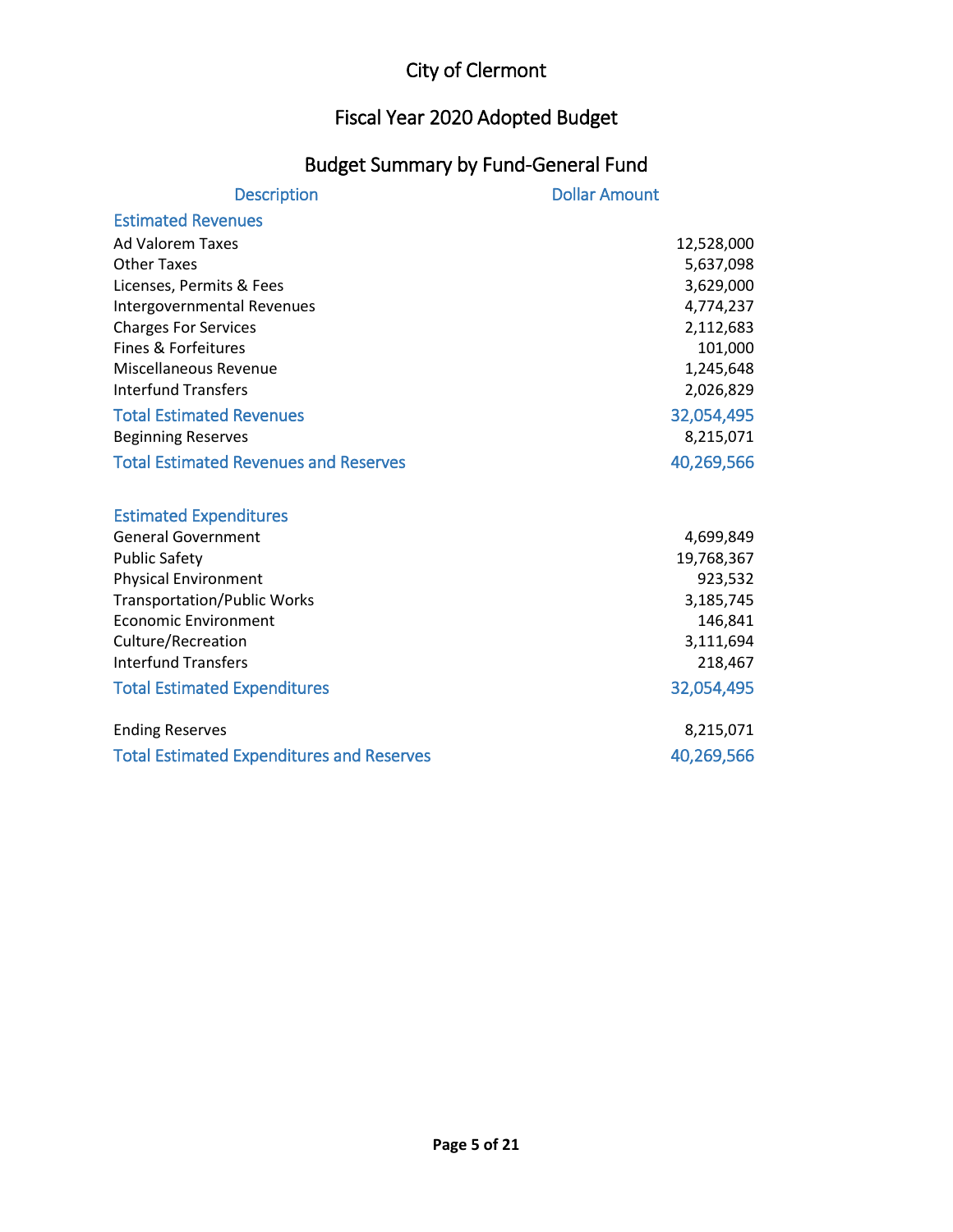#### Fiscal Year 2020 Adopted Budget

#### Budget Summary by Fund-Building Services Fund

| <b>Description</b>                               | <b>Dollar Amount</b> |
|--------------------------------------------------|----------------------|
| <b>Estimated Revenues</b>                        |                      |
| <b>Ad Valorem Taxes</b>                          | 0                    |
| <b>Other Taxes</b>                               | 0                    |
| Licenses, Permits & Fees                         | 1,235,000            |
| Intergovernmental Revenues                       | 0                    |
| <b>Charges For Services</b>                      | 4,000                |
| Fines & Forfeitures                              |                      |
| Miscellaneous Revenue                            | 12,000               |
| <b>Interfund Transfers</b>                       | $\Omega$             |
| <b>Total Estimated Revenues</b>                  | 1,251,000            |
| <b>Beginning Reserves</b>                        | 1,342,867            |
| <b>Total Estimated Revenues and Reserves</b>     | 2,593,867            |
| <b>Estimated Expenditures</b>                    |                      |
| <b>General Government</b>                        | $\Omega$             |
| <b>Public Safety</b>                             | 1,490,493            |
| <b>Physical Environment</b>                      | 0                    |
| <b>Transportation/Public Works</b>               | 0                    |
| <b>Economic Environment</b>                      | 0                    |
| Culture/Recreation                               | 0                    |
| <b>Interfund Transfers</b>                       | $\Omega$             |
| <b>Total Estimated Expenditures</b>              | 1,490,493            |
| <b>Ending Reserves</b>                           | 1,103,374            |
| <b>Total Estimated Expenditures and Reserves</b> | 2,593,867            |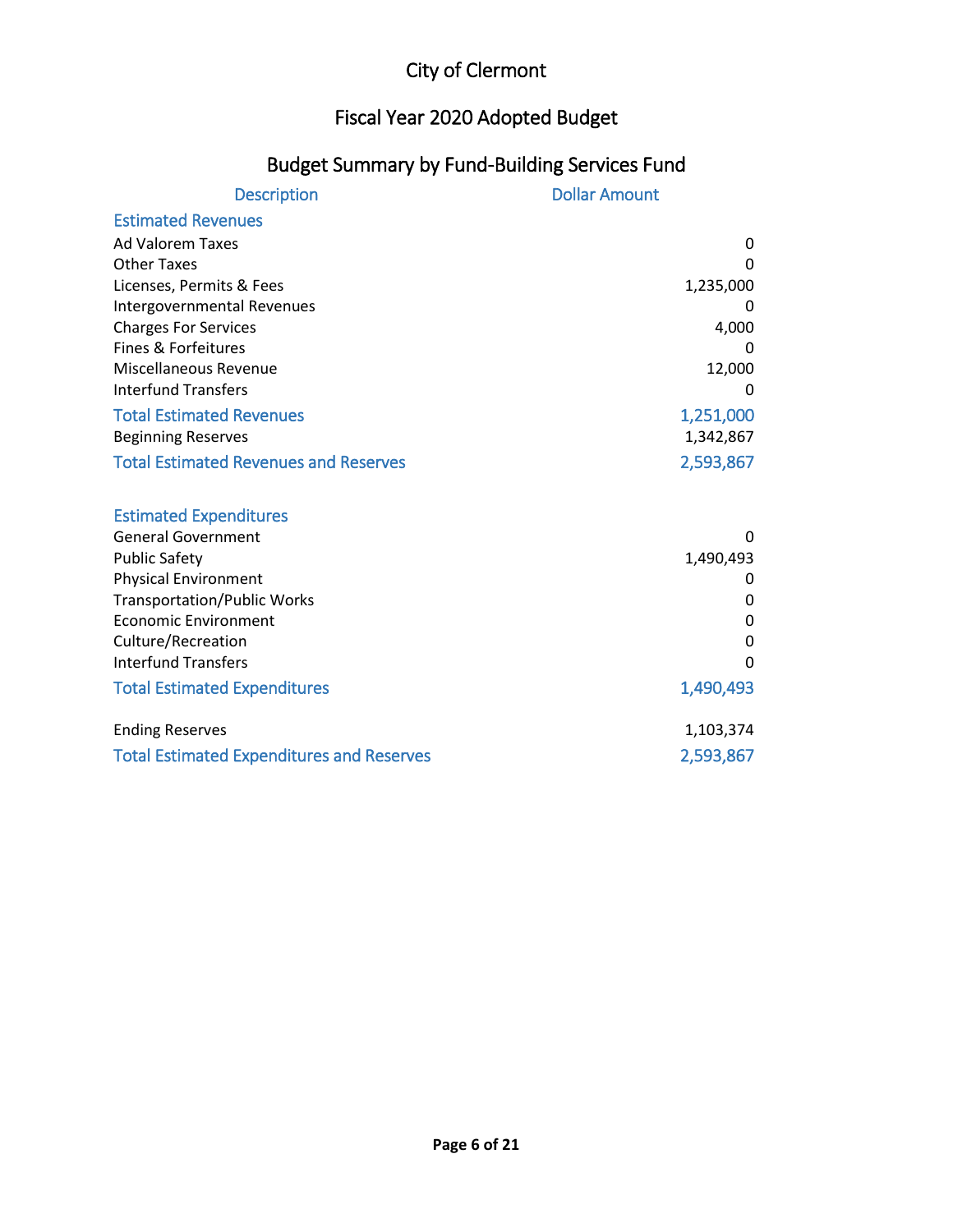#### Fiscal Year 2020 Adopted Budget

#### Budget Summary by Fund-Infrastructure Surtax Fund

| <b>Description</b>                               | <b>Dollar Amount</b> |
|--------------------------------------------------|----------------------|
| <b>Estimated Revenues</b>                        |                      |
| <b>Ad Valorem Taxes</b>                          | $\Omega$             |
| <b>Other Taxes</b>                               | 3,809,553            |
| Licenses, Permits & Fees                         |                      |
| Intergovernmental Revenues                       | 0                    |
| <b>Charges For Services</b>                      | 0                    |
| Fines & Forfeitures                              | $\Omega$             |
| Miscellaneous Revenue                            | 8,000                |
| <b>Interfund Transfers</b>                       | $\Omega$             |
| <b>Total Estimated Revenues</b>                  | 3,817,553            |
| <b>Beginning Reserves</b>                        | 192,710              |
| <b>Total Estimated Revenues and Reserves</b>     | 4,010,263            |
|                                                  |                      |
| <b>Estimated Expenditures</b>                    |                      |
| <b>General Government</b>                        | 153,977              |
| <b>Public Safety</b>                             | 595,113              |
| <b>Physical Environment</b>                      | 12,000               |
| <b>Transportation/Public Works</b>               | 1,003,810            |
| <b>Economic Environment</b>                      | 0                    |
| Culture/Recreation                               | 189,000              |
| <b>Interfund Transfers</b>                       | 2,030,697            |
| <b>Total Estimated Expenditures</b>              | 3,984,597            |
| <b>Ending Reserves</b>                           | 25,666               |
| <b>Total Estimated Expenditures and Reserves</b> | 4,010,263            |
|                                                  |                      |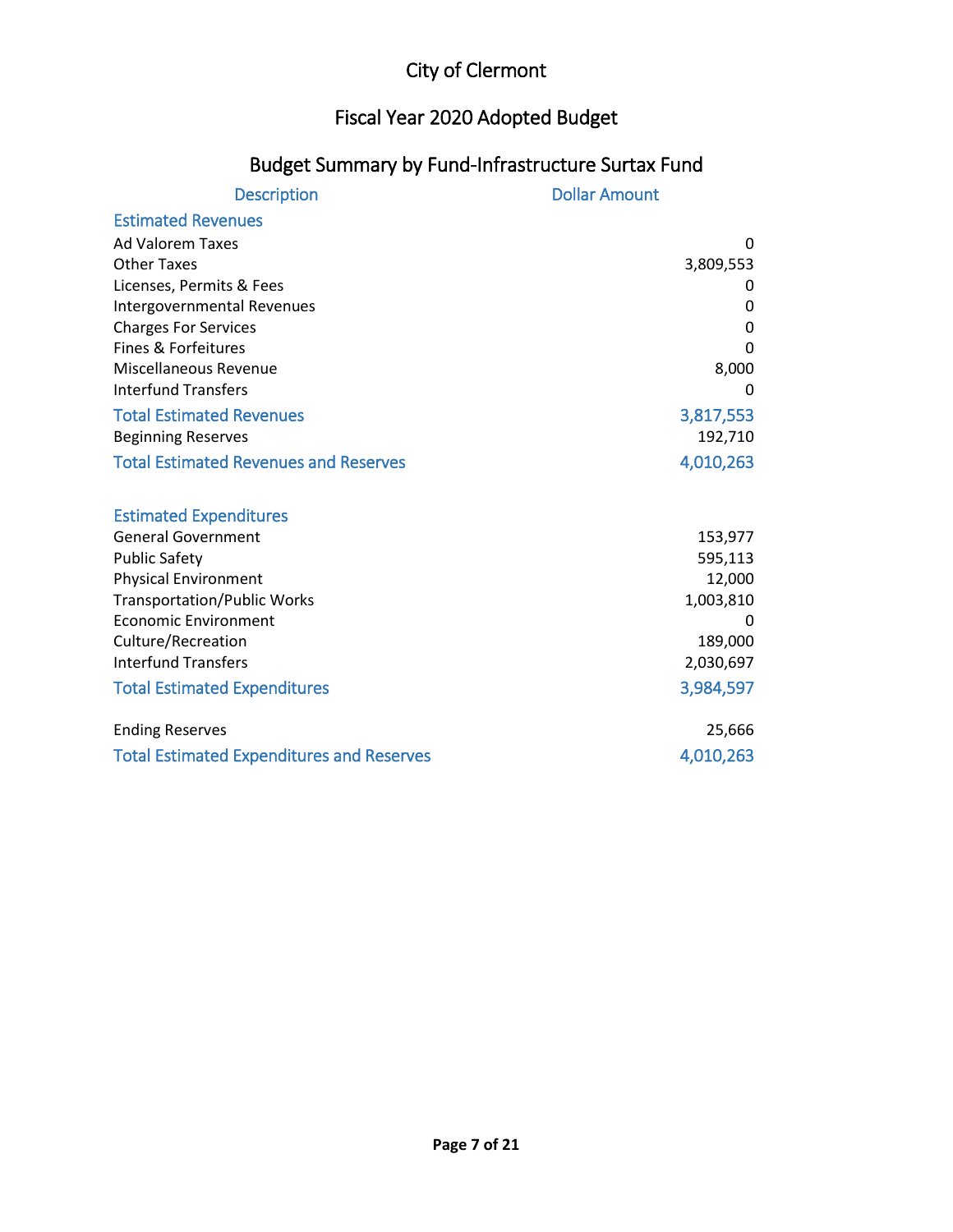#### Fiscal Year 2020 Adopted Budget

#### Budget Summary by Fund-Cemetery Fund

| <b>Description</b>                               | <b>Dollar Amount</b> |
|--------------------------------------------------|----------------------|
| <b>Estimated Revenues</b>                        |                      |
| <b>Ad Valorem Taxes</b>                          | 0                    |
| <b>Other Taxes</b>                               | 0                    |
| Licenses, Permits & Fees                         | 0                    |
| <b>Intergovernmental Revenues</b>                | 0                    |
| <b>Charges For Services</b>                      | 0                    |
| Fines & Forfeitures                              | $\Omega$             |
| Miscellaneous Revenue                            | 112,000              |
| <b>Interfund Transfers</b>                       | 0                    |
| <b>Total Estimated Revenues</b>                  | 112,000              |
| <b>Beginning Reserves</b>                        | 1,244,707            |
| <b>Total Estimated Revenues and Reserves</b>     | 1,356,707            |
|                                                  |                      |
| <b>Estimated Expenditures</b>                    |                      |
| <b>General Government</b>                        | 0                    |
| <b>Public Safety</b>                             | 0                    |
| <b>Physical Environment</b>                      | 0                    |
| <b>Transportation/Public Works</b>               | 110,787              |
| <b>Economic Environment</b>                      | 0                    |
| Culture/Recreation                               | 0                    |
| <b>Interfund Transfers</b>                       | $\Omega$             |
| <b>Total Estimated Expenditures</b>              | 110,787              |
| <b>Ending Reserves</b>                           | 1,245,920            |
| <b>Total Estimated Expenditures and Reserves</b> | 1,356,707            |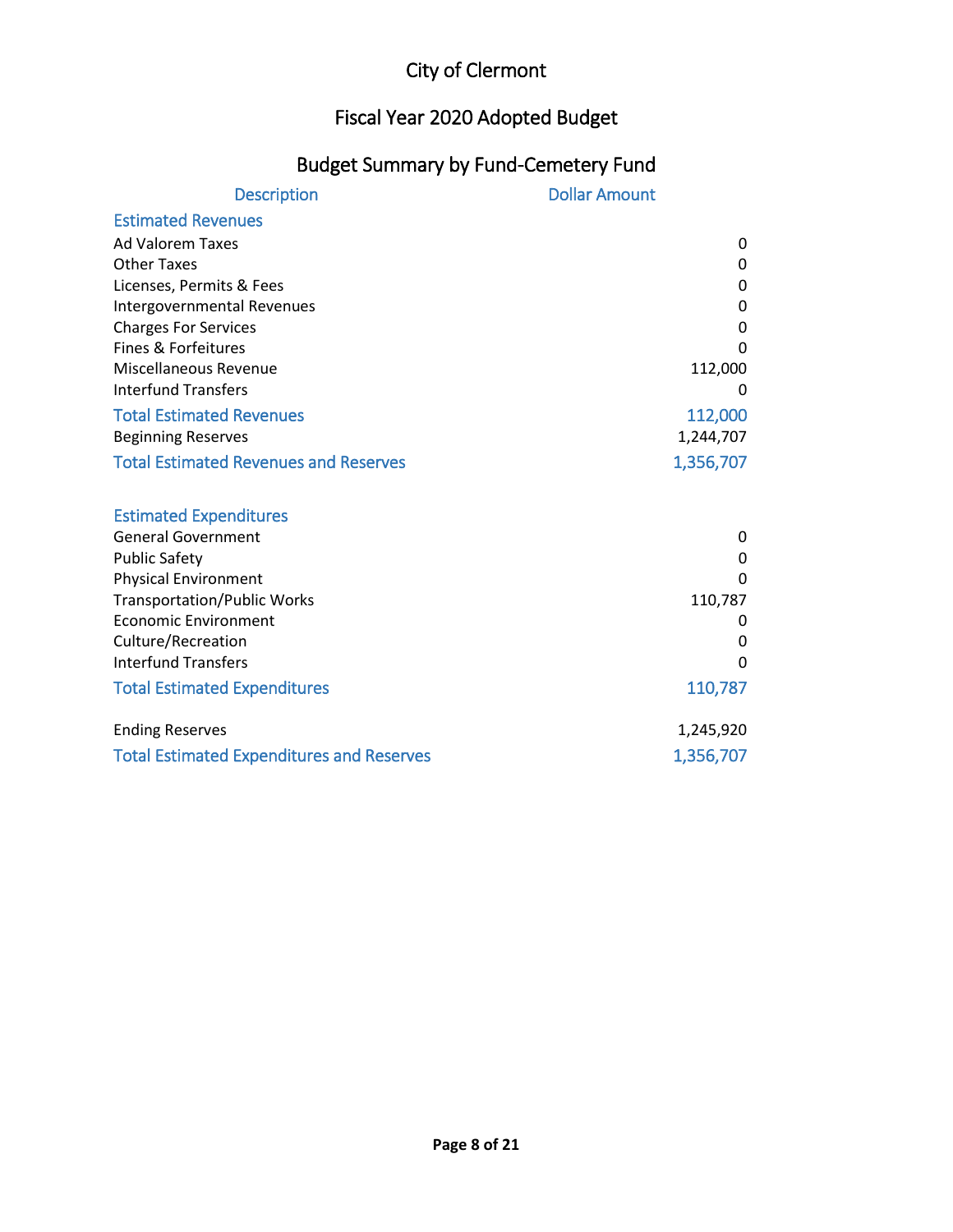## Fiscal Year 2020 Adopted Budget

#### Budget Summary by Fund-Recreation Impact Fee Fund

| <b>Description</b>                               | <b>Dollar Amount</b> |
|--------------------------------------------------|----------------------|
| <b>Estimated Revenues</b>                        |                      |
| <b>Ad Valorem Taxes</b>                          | 0                    |
| <b>Other Taxes</b>                               | 0                    |
| Licenses, Permits & Fees                         | 900,000              |
| <b>Intergovernmental Revenues</b>                | 0                    |
| <b>Charges For Services</b>                      | 0                    |
| Fines & Forfeitures                              | 0                    |
| Miscellaneous Revenue                            | 10,000               |
| <b>Interfund Transfers</b>                       | 0                    |
| <b>Total Estimated Revenues</b>                  | 910,000              |
| <b>Beginning Reserves</b>                        | 599,652              |
| <b>Total Estimated Revenues and Reserves</b>     | 1,509,652            |
| <b>Estimated Expenditures</b>                    |                      |
| <b>General Government</b>                        | 0                    |
| <b>Public Safety</b>                             | 0                    |
| <b>Physical Environment</b>                      | 0                    |
| <b>Transportation/Public Works</b>               | 98,540               |
| <b>Economic Environment</b>                      | 0                    |
| Culture/Recreation                               | 194,928              |
| <b>Interfund Transfers</b>                       | 569,636              |
| <b>Total Estimated Expenditures</b>              | 863,104              |
| <b>Ending Reserves</b>                           | 646,548              |
| <b>Total Estimated Expenditures and Reserves</b> | 1,509,652            |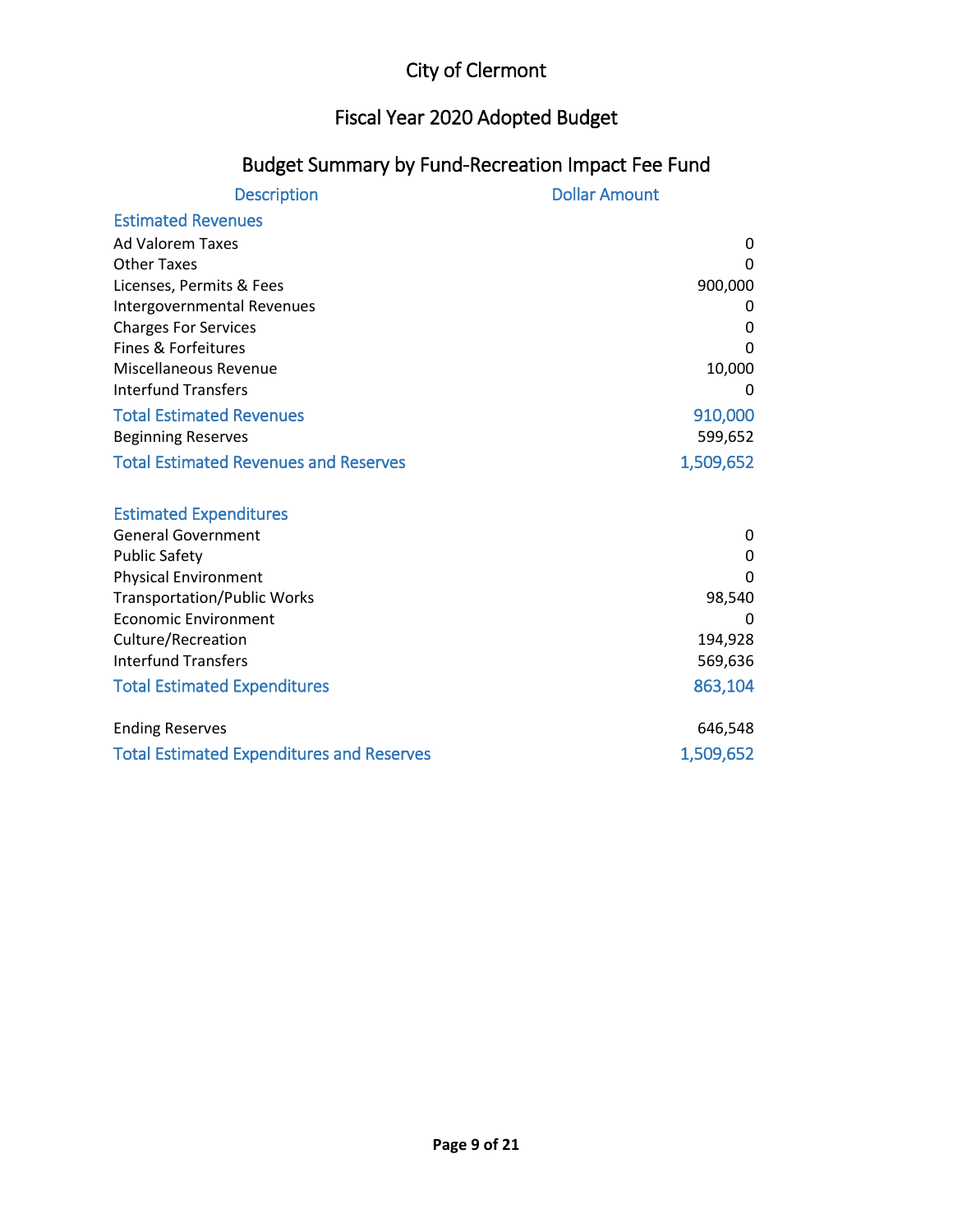## Fiscal Year 2020 Adopted Budget

#### Budget Summary by Fund-Police Impact Fee Fund

| <b>Description</b>                               | <b>Dollar Amount</b> |
|--------------------------------------------------|----------------------|
| <b>Estimated Revenues</b>                        |                      |
| <b>Ad Valorem Taxes</b>                          | 0                    |
| <b>Other Taxes</b>                               | 0                    |
| Licenses, Permits & Fees                         | 325,200              |
| Intergovernmental Revenues                       | 0                    |
| <b>Charges For Services</b>                      | 0                    |
| Fines & Forfeitures                              | $\Omega$             |
| Miscellaneous Revenue                            | 6,000                |
| <b>Interfund Transfers</b>                       | 0                    |
| <b>Total Estimated Revenues</b>                  | 331,200              |
| <b>Beginning Reserves</b>                        | 454,306              |
| <b>Total Estimated Revenues and Reserves</b>     | 785,506              |
|                                                  |                      |
| <b>Estimated Expenditures</b>                    |                      |
| <b>General Government</b>                        | 0                    |
| <b>Public Safety</b>                             | 301,308              |
| <b>Physical Environment</b>                      | 0                    |
| <b>Transportation/Public Works</b>               | 0                    |
| <b>Economic Environment</b>                      | $\mathbf 0$          |
| Culture/Recreation                               | $\Omega$             |
| <b>Interfund Transfers</b>                       | 14,763               |
| <b>Total Estimated Expenditures</b>              | 316,071              |
| <b>Ending Reserves</b>                           | 469,435              |
|                                                  |                      |
| <b>Total Estimated Expenditures and Reserves</b> | 785,506              |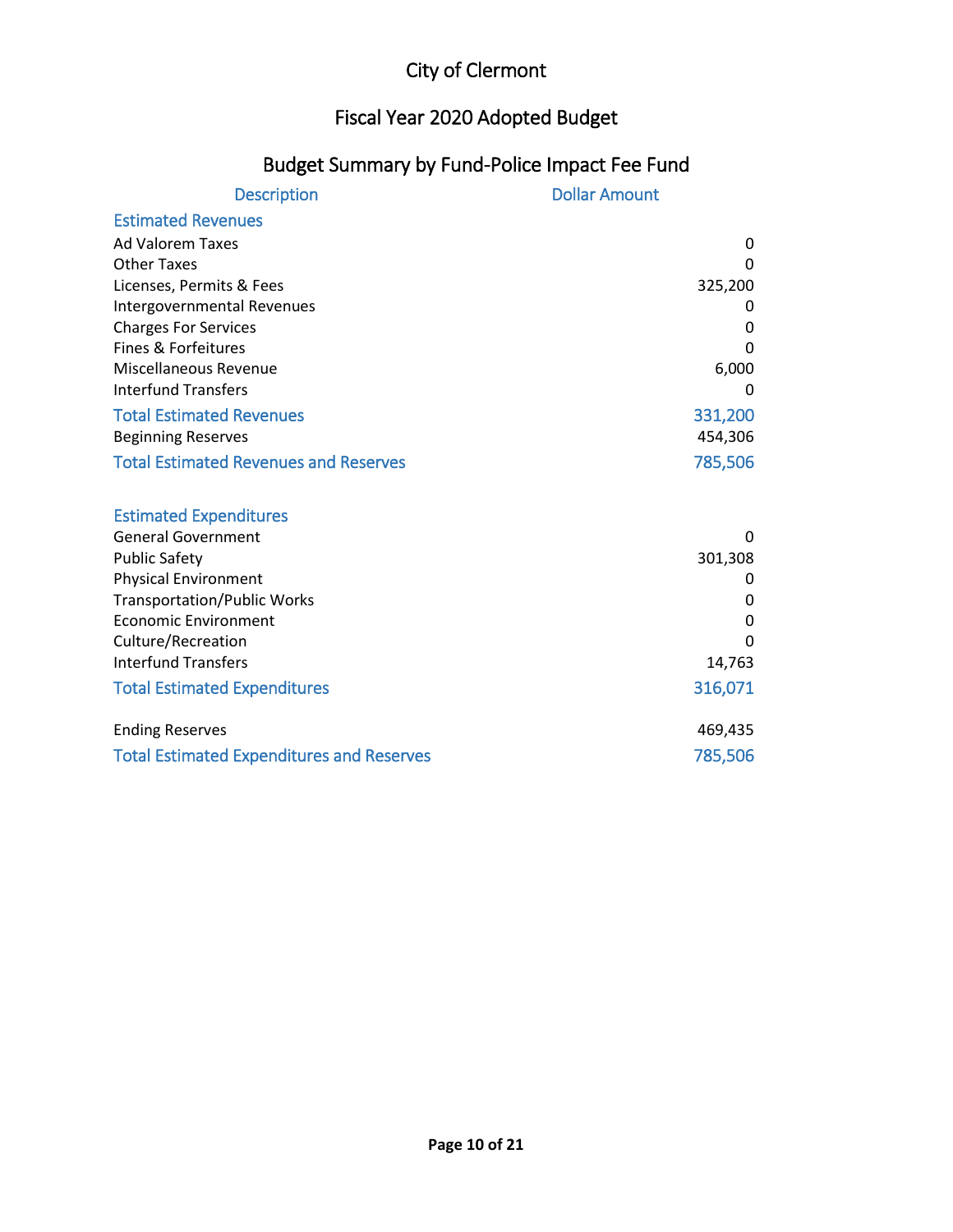#### Fiscal Year 2020 Adopted Budget

#### Budget Summary by Fund-Fire Impact Fee Fund

| <b>Description</b>                               | <b>Dollar Amount</b> |
|--------------------------------------------------|----------------------|
| <b>Estimated Revenues</b>                        |                      |
| <b>Ad Valorem Taxes</b>                          | 0                    |
| <b>Other Taxes</b>                               | 0                    |
| Licenses, Permits & Fees                         | 385,000              |
| Intergovernmental Revenues                       | 0                    |
| <b>Charges For Services</b>                      | 0                    |
| Fines & Forfeitures                              | $\Omega$             |
| Miscellaneous Revenue                            | 6,000                |
| <b>Interfund Transfers</b>                       | 0                    |
| <b>Total Estimated Revenues</b>                  | 391,000              |
| <b>Beginning Reserves</b>                        | 719,425              |
| <b>Total Estimated Revenues and Reserves</b>     | 1,110,425            |
| <b>Estimated Expenditures</b>                    |                      |
| <b>General Government</b>                        | 0                    |
| <b>Public Safety</b>                             | 24,184               |
| <b>Physical Environment</b>                      | 0                    |
| <b>Transportation/Public Works</b>               | 0                    |
| <b>Economic Environment</b>                      | 0                    |
| Culture/Recreation                               | 0                    |
| <b>Interfund Transfers</b>                       | $\Omega$             |
| <b>Total Estimated Expenditures</b>              | 24,184               |
| <b>Ending Reserves</b>                           | 1,086,241            |
| <b>Total Estimated Expenditures and Reserves</b> | 1,110,425            |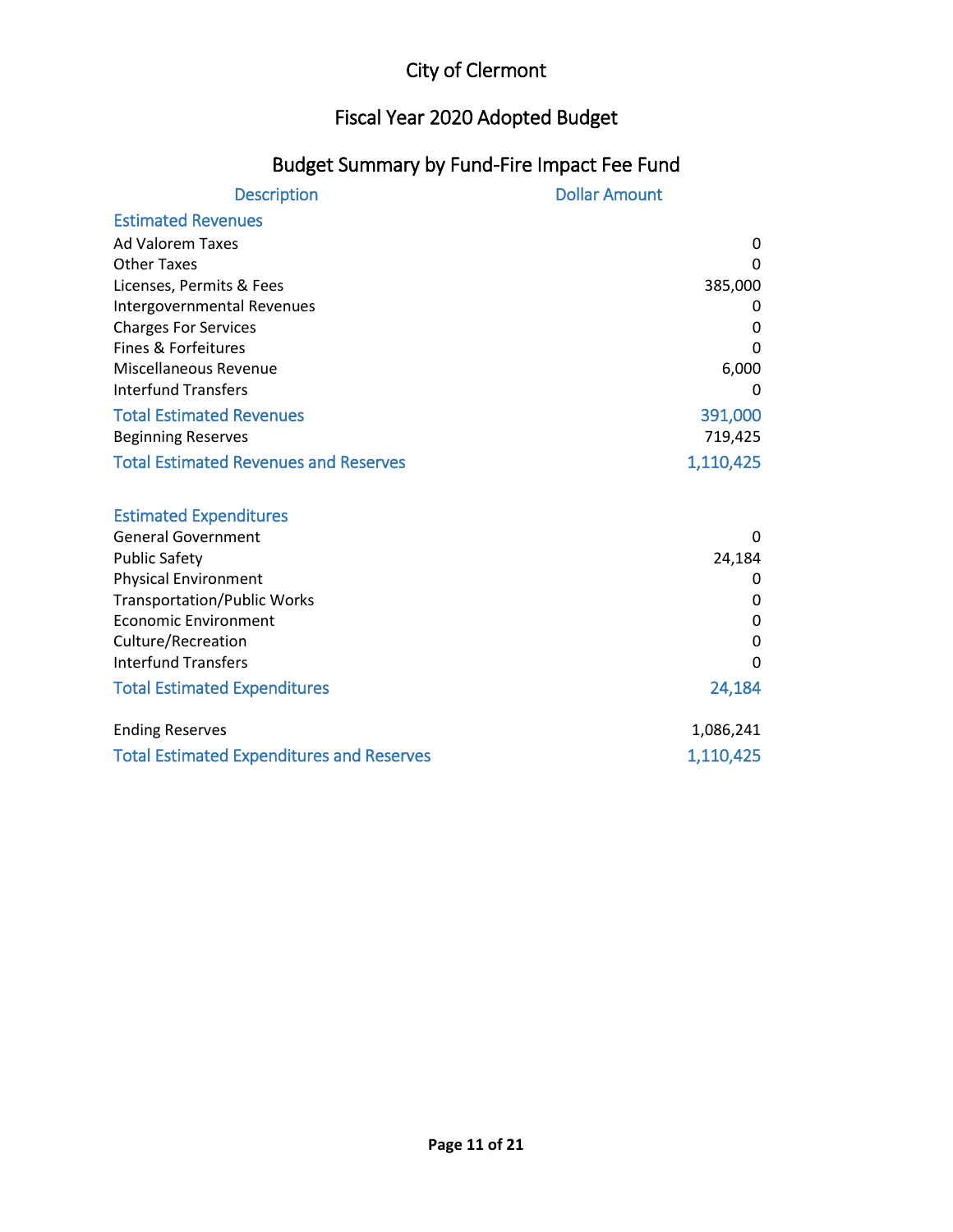## Fiscal Year 2020 Adopted Budget

#### Budget Summary by Fund-Debt Service Fund

| <b>Description</b>                               | <b>Dollar Amount</b> |
|--------------------------------------------------|----------------------|
| <b>Estimated Revenues</b>                        |                      |
| <b>Ad Valorem Taxes</b>                          | 0                    |
| <b>Other Taxes</b>                               | 0                    |
| Licenses, Permits & Fees                         | 0                    |
| <b>Intergovernmental Revenues</b>                | 0                    |
| <b>Charges For Services</b>                      | 0                    |
| Fines & Forfeitures                              | 0                    |
| Miscellaneous Revenue                            | 7,000                |
| <b>Interfund Transfers</b>                       | 2,833,562            |
| <b>Total Estimated Revenues</b>                  | 2,840,562            |
| <b>Beginning Reserves</b>                        | 1,773,733            |
| <b>Total Estimated Revenues and Reserves</b>     | 4,614,295            |
|                                                  |                      |
| <b>Estimated Expenditures</b>                    |                      |
| <b>General Government</b>                        | 2,808,768            |
| <b>Public Safety</b>                             | 0                    |
| <b>Physical Environment</b>                      | 0                    |
| <b>Transportation/Public Works</b>               | 0                    |
| <b>Economic Environment</b>                      | 0                    |
| Culture/Recreation                               | 0                    |
| <b>Interfund Transfers</b>                       | O                    |
| <b>Total Estimated Expenditures</b>              | 2,808,768            |
| <b>Ending Reserves</b>                           | 1,805,527            |
| <b>Total Estimated Expenditures and Reserves</b> | 4,614,295            |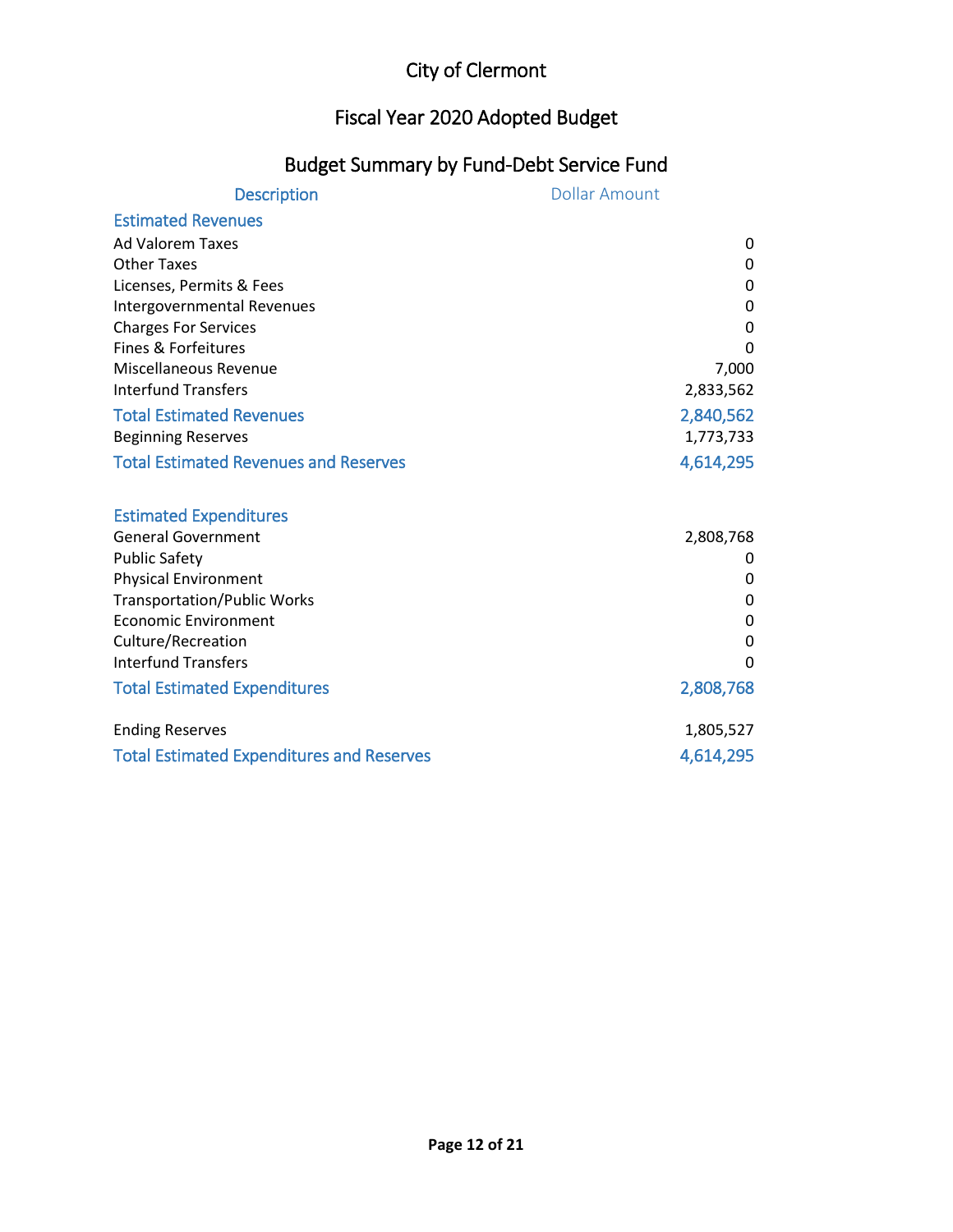#### Fiscal Year 2020 Adopted Budget

#### Budget Summary by Fund-Capital Projects Fund

| <b>Description</b>                               | <b>Dollar Amount</b> |
|--------------------------------------------------|----------------------|
| <b>Estimated Revenues</b>                        |                      |
| <b>Ad Valorem Taxes</b>                          | 0                    |
| <b>Other Taxes</b>                               | $\mathbf{0}$         |
| Licenses, Permits & Fees                         | $\Omega$             |
| Intergovernmental Revenues                       | 950,000              |
| <b>Charges For Services</b>                      | 0                    |
| Fines & Forfeitures                              | O                    |
| Miscellaneous Revenue                            | 400,000              |
| <b>Interfund Transfers</b>                       | O                    |
| <b>Total Estimated Revenues</b>                  | 1,350,000            |
| <b>Beginning Reserves</b>                        | 17,554,640           |
| <b>Total Estimated Revenues and Reserves</b>     | 18,904,640           |
|                                                  |                      |
| <b>Estimated Expenditures</b>                    |                      |
| <b>General Government</b>                        | 7,000                |
| <b>Public Safety</b>                             | 0                    |
| <b>Physical Environment</b>                      | 6,981,000            |
| <b>Transportation/Public Works</b>               |                      |
| <b>Economic Environment</b>                      | 5,870,000            |
| Culture/Recreation                               | 0                    |
| <b>Interfund Transfers</b>                       | 0                    |
| <b>Total Estimated Expenditures</b>              | 12,858,000           |
| <b>Ending Reserves</b>                           | 6,046,640            |
| <b>Total Estimated Expenditures and Reserves</b> | 18,904,640           |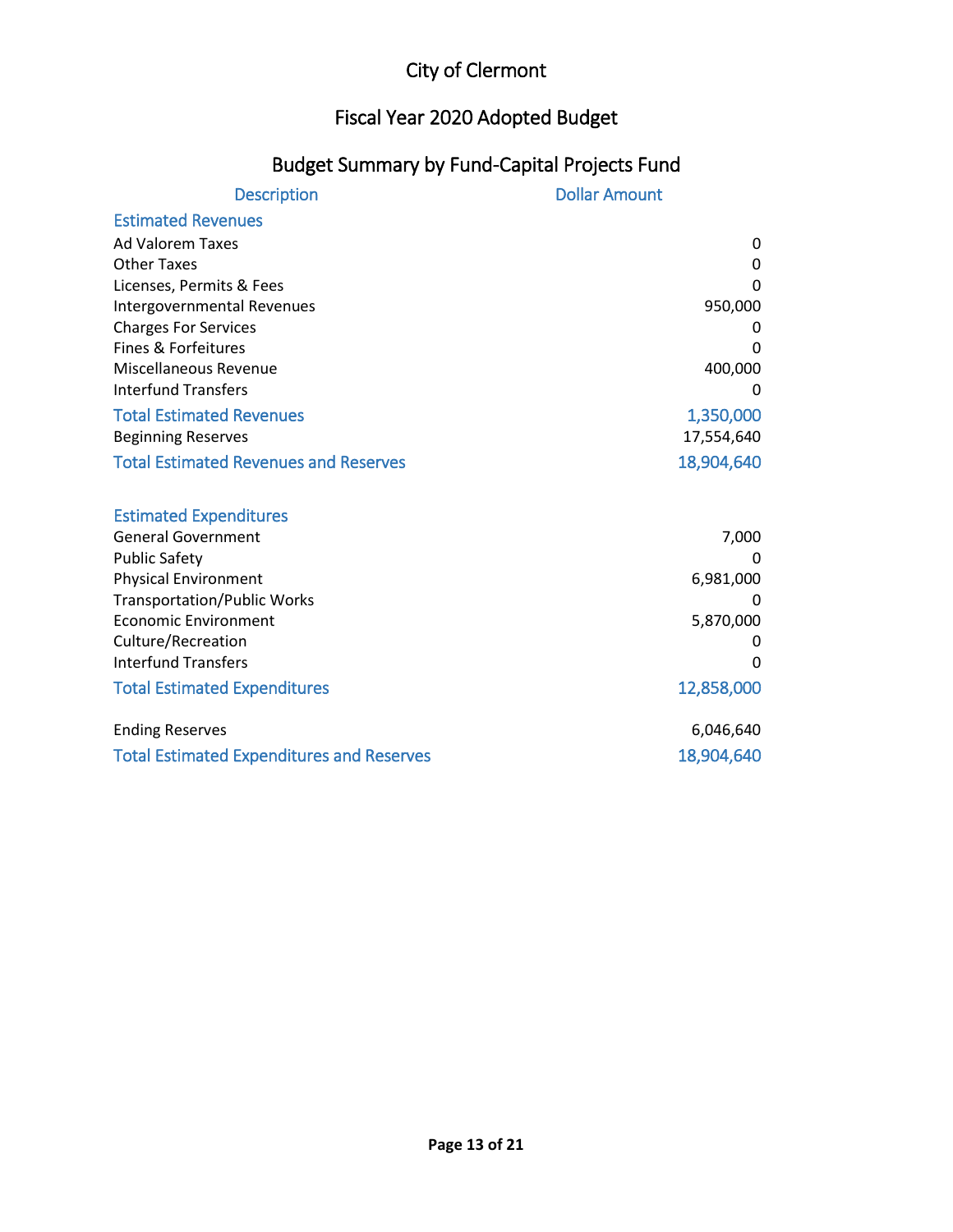## Fiscal Year 2020 Adopted Budget

## Budget Summary by Fund-Water Fund

| <b>Description</b>                               | <b>Dollar Amount</b> |
|--------------------------------------------------|----------------------|
| <b>Estimated Revenues</b>                        |                      |
| <b>Ad Valorem Taxes</b>                          | 0                    |
| <b>Other Taxes</b>                               | 0                    |
| Licenses, Permits & Fees                         | 0                    |
| Intergovernmental Revenues                       | 174,900              |
| <b>Charges For Services</b>                      | 6,270,000            |
| Fines & Forfeitures                              | 0                    |
| Miscellaneous Revenue                            | 497,500              |
| <b>Interfund Transfers</b>                       | 320,257              |
| <b>Total Estimated Revenues</b>                  | 7,262,657            |
| <b>Beginning Reserves</b>                        | 12,704,443           |
| <b>Total Estimated Revenues and Reserves</b>     | 19,967,100           |
|                                                  |                      |
| <b>Estimated Expenditures</b>                    |                      |
| <b>General Government</b>                        | 0                    |
| <b>Public Safety</b>                             | $\Omega$             |
| <b>Physical Environment</b>                      | 9,026,645            |
| <b>Transportation/Public Works</b>               | 0                    |
| <b>Economic Environment</b>                      | 0                    |
| Culture/Recreation                               | n                    |
| <b>Interfund Transfers</b>                       | 961,829              |
| <b>Total Estimated Expenditures</b>              | 9,988,474            |
| <b>Ending Reserves</b>                           | 9,978,626            |
| <b>Total Estimated Expenditures and Reserves</b> | 19,967,100           |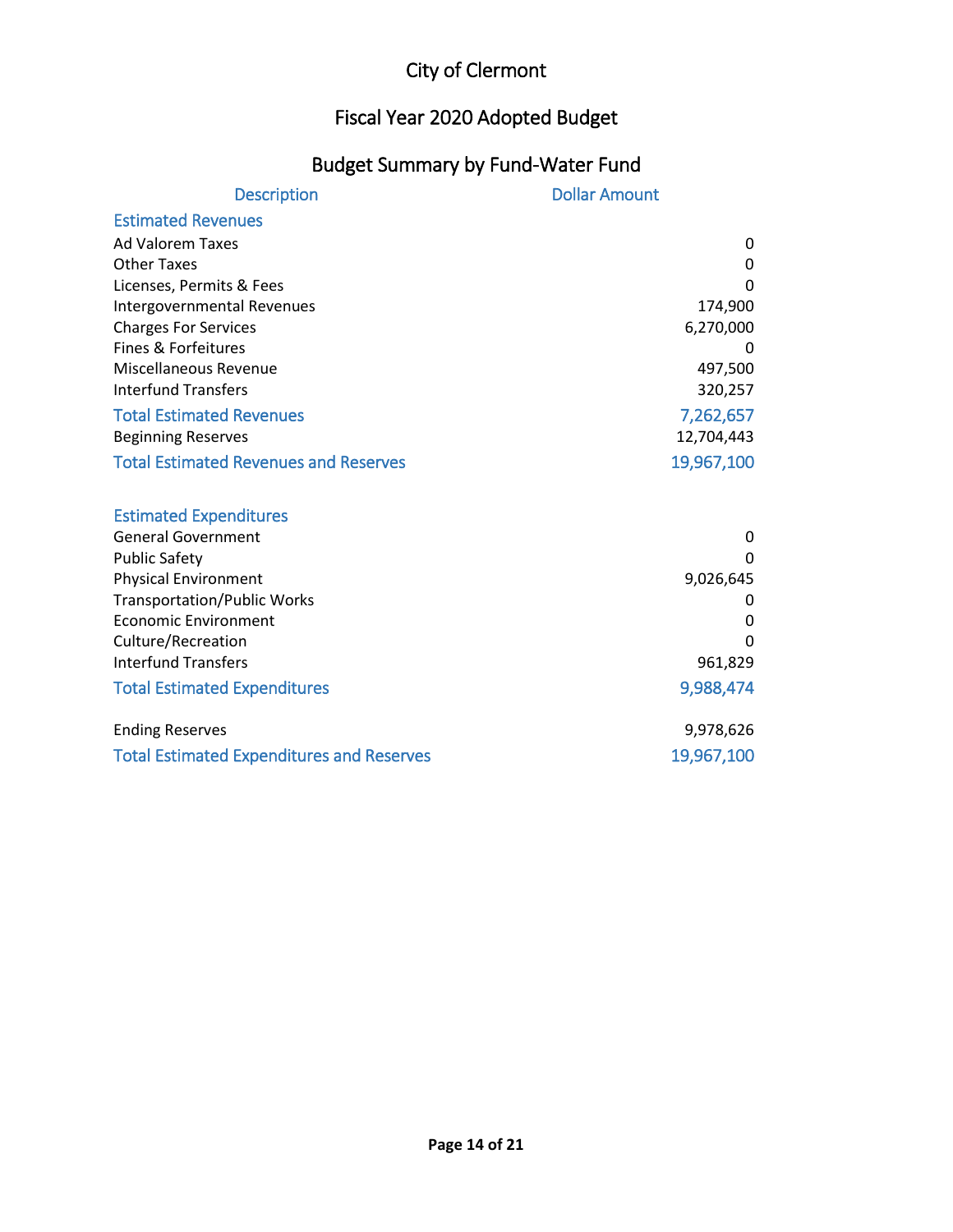#### Fiscal Year 2020 Adopted Budget

## Budget Summary by Fund-Water Impact Fee Fund

| <b>Description</b>                               | <b>Dollar Amount</b> |
|--------------------------------------------------|----------------------|
| <b>Estimated Revenues</b>                        |                      |
| <b>Ad Valorem Taxes</b>                          | 0                    |
| <b>Other Taxes</b>                               | $\Omega$             |
| Licenses, Permits & Fees                         | 911,000              |
| Intergovernmental Revenues                       | 0                    |
| <b>Charges For Services</b>                      | 0                    |
| Fines & Forfeitures                              | $\Omega$             |
| Miscellaneous Revenue                            | 30,000               |
| <b>Interfund Transfers</b>                       | 0                    |
| <b>Total Estimated Revenues</b>                  | 941,000              |
| <b>Beginning Reserves</b>                        | 3,585,398            |
| <b>Total Estimated Revenues and Reserves</b>     | 4,526,398            |
|                                                  |                      |
| <b>Estimated Expenditures</b>                    |                      |
| <b>General Government</b>                        | 0                    |
| <b>Public Safety</b>                             | $\Omega$             |
| <b>Physical Environment</b>                      | 2,902,000            |
| <b>Transportation/Public Works</b>               | 0                    |
| <b>Economic Environment</b>                      | 0                    |
| Culture/Recreation                               | $\Omega$             |
| <b>Interfund Transfers</b>                       | 320,257              |
| <b>Total Estimated Expenditures</b>              | 3,222,257            |
| <b>Ending Reserves</b>                           | 1,304,141            |
| <b>Total Estimated Expenditures and Reserves</b> | 4,526,398            |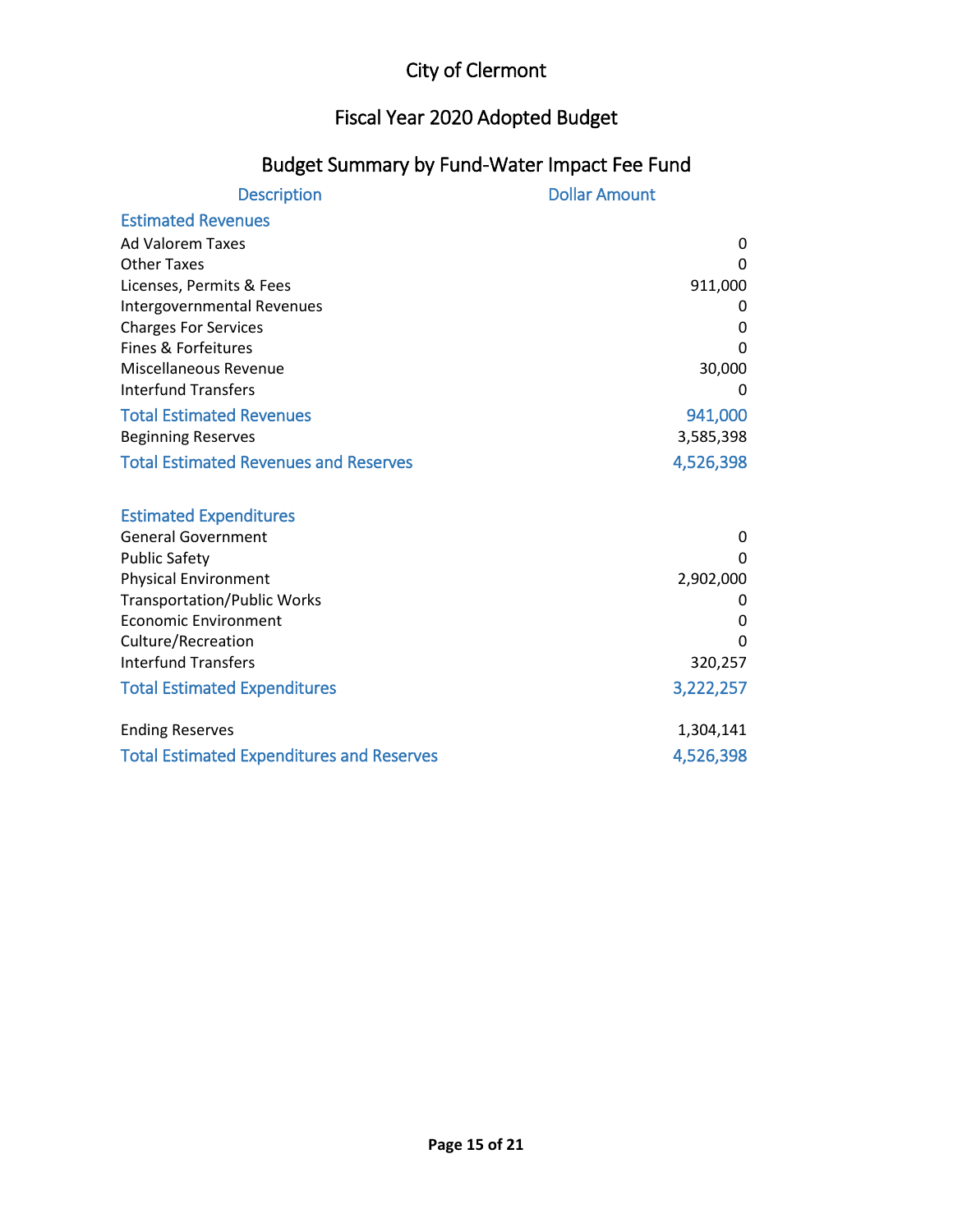## Fiscal Year 2020 Adopted Budget

## Budget Summary by Fund-Sewer Fund

| <b>Description</b>                                | <b>Dollar Amount</b> |
|---------------------------------------------------|----------------------|
| <b>Estimated Revenues</b>                         |                      |
| <b>Ad Valorem Taxes</b>                           | 0                    |
| <b>Other Taxes</b>                                | 0                    |
| Licenses, Permits & Fees                          | 0                    |
| Intergovernmental Revenues                        | $\Omega$             |
| <b>Charges For Services</b>                       | 7,100,000            |
| Fines & Forfeitures                               |                      |
| <b>Miscellaneous Revenue</b>                      | 101,000              |
| <b>Interfund Transfers</b>                        | 587,369              |
| <b>Total Estimated Revenues</b>                   | 7,788,369            |
| <b>Beginning Reserves</b>                         | 6,851,923            |
| <b>Total Estimated Revenues and Reserves</b>      | 14,640,292           |
|                                                   |                      |
| <b>Estimated Expenditures</b>                     |                      |
| <b>General Government</b>                         | 0                    |
| <b>Public Safety</b>                              | O                    |
| <b>Physical Environment</b>                       | 6,881,178            |
| <b>Transportation/Public Works</b>                | 0                    |
| <b>Economic Environment</b><br>Culture/Recreation | 0<br>$\Omega$        |
| <b>Interfund Transfers</b>                        | 1,065,000            |
|                                                   |                      |
| <b>Total Estimated Expenditures</b>               | 7,946,178            |
| <b>Ending Reserves</b>                            | 6,694,114            |
| <b>Total Estimated Expenditures and Reserves</b>  | 14,640,292           |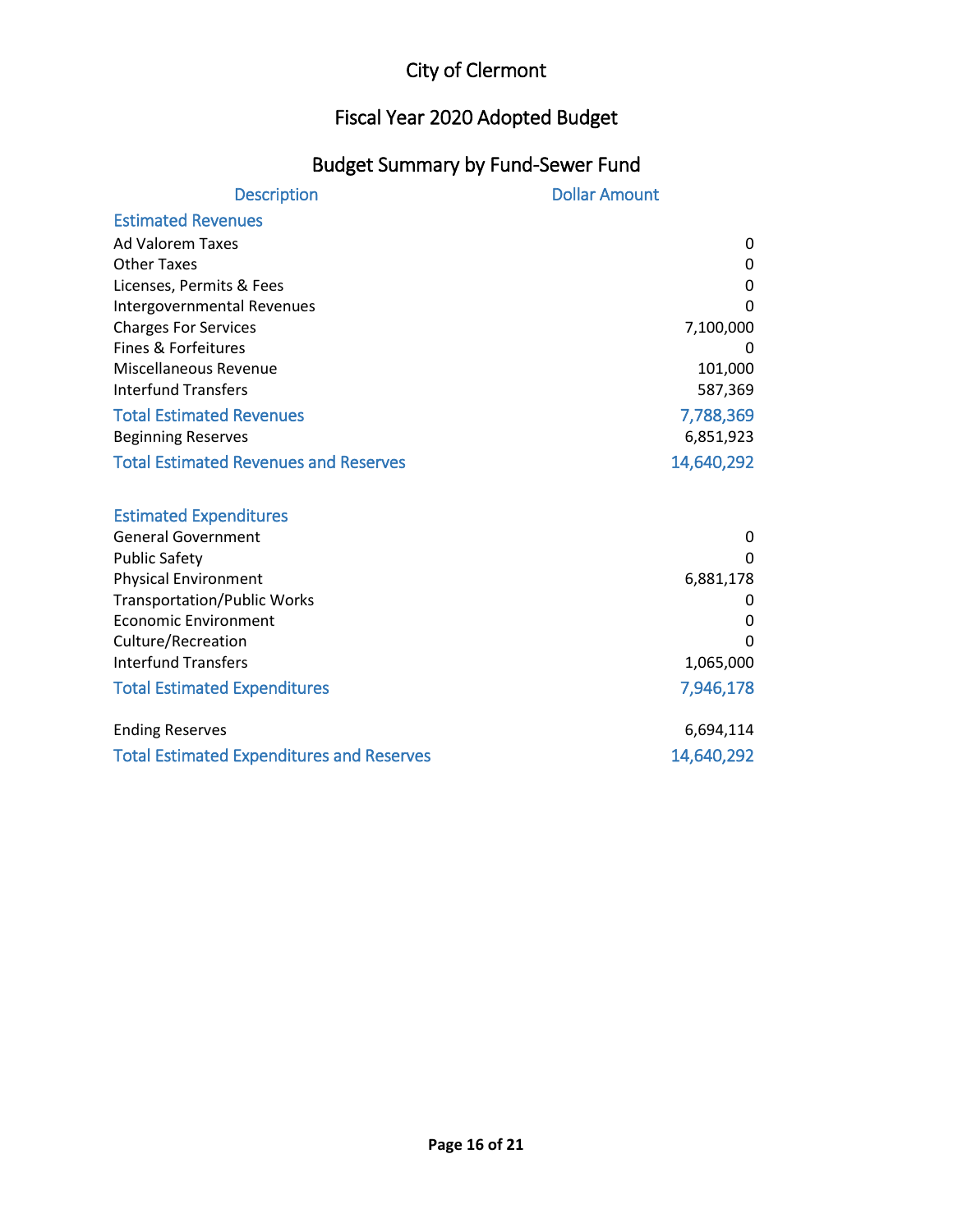#### Fiscal Year 2020 Adopted Budget

#### Budget Summary by Fund-Sewer Impact Fee Fund

| <b>Description</b>                               | <b>Dollar Amount</b> |
|--------------------------------------------------|----------------------|
| <b>Estimated Revenues</b>                        |                      |
| <b>Ad Valorem Taxes</b>                          | 0                    |
| <b>Other Taxes</b>                               | $\Omega$             |
| Licenses, Permits & Fees                         | 2,390,000            |
| Intergovernmental Revenues                       |                      |
| <b>Charges For Services</b>                      | 0                    |
| Fines & Forfeitures                              | $\Omega$             |
| Miscellaneous Revenue                            | 125,000              |
| <b>Interfund Transfers</b>                       | 0                    |
| <b>Total Estimated Revenues</b>                  | 2,515,000            |
| <b>Beginning Reserves</b>                        | 12,079,284           |
| <b>Total Estimated Revenues and Reserves</b>     | 14,594,284           |
|                                                  |                      |
| <b>Estimated Expenditures</b>                    |                      |
| <b>General Government</b>                        | 0                    |
| <b>Public Safety</b>                             | $\Omega$             |
| <b>Physical Environment</b>                      | 2,969,750            |
| <b>Transportation/Public Works</b>               | 0                    |
| <b>Economic Environment</b>                      | 0                    |
| Culture/Recreation                               | $\Omega$             |
| <b>Interfund Transfers</b>                       | 587,369              |
| <b>Total Estimated Expenditures</b>              | 3,557,119            |
| <b>Ending Reserves</b>                           | 11,037,165           |
| <b>Total Estimated Expenditures and Reserves</b> | 14,594,284           |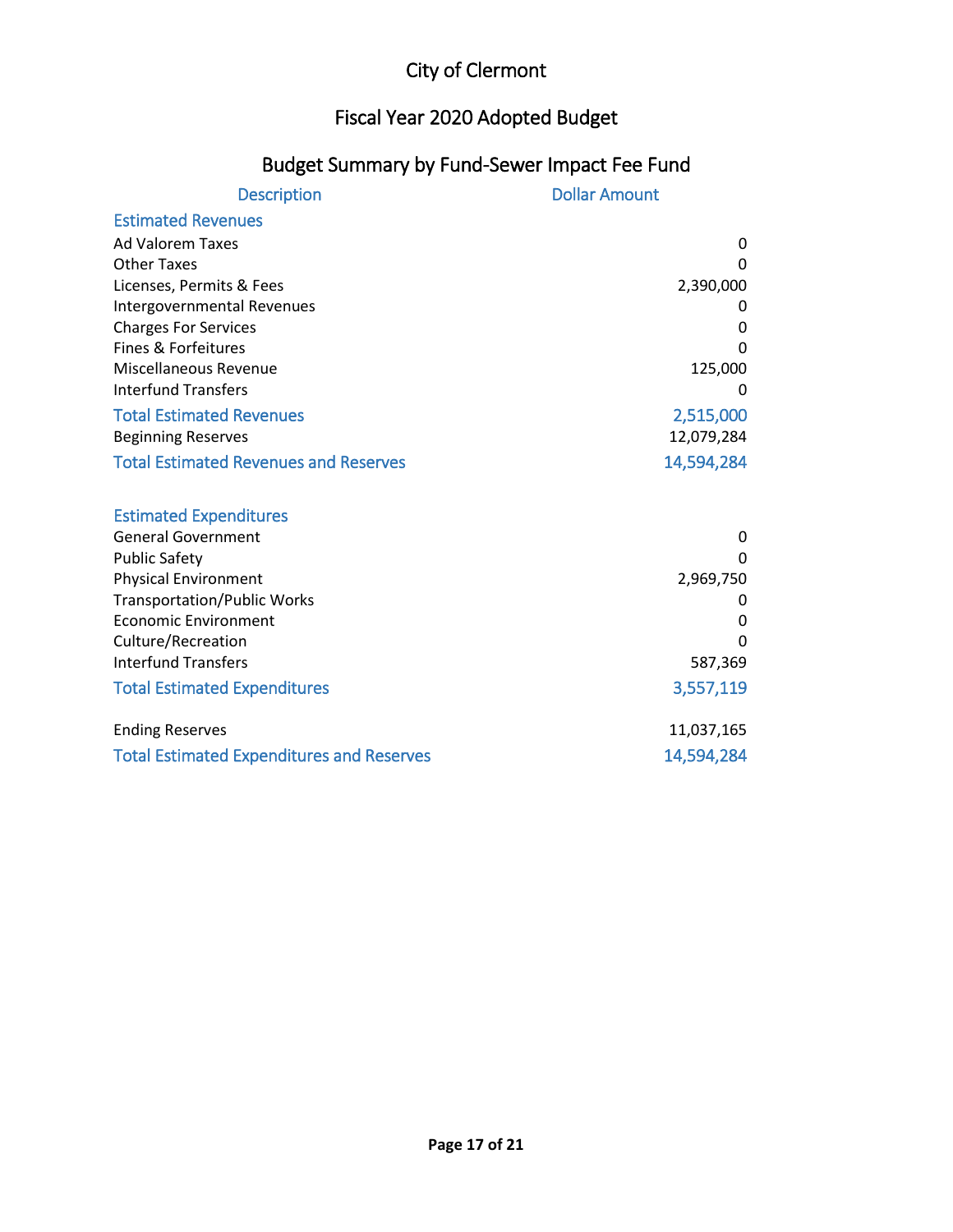## Fiscal Year 2020 Adopted Budget

#### Budget Summary by Fund-Stormwater Fund

| <b>Description</b>                               | <b>Dollar Amount</b> |
|--------------------------------------------------|----------------------|
| <b>Estimated Revenues</b>                        |                      |
| <b>Ad Valorem Taxes</b>                          | 0                    |
| <b>Other Taxes</b>                               | 0                    |
| Licenses, Permits & Fees                         | <sup>0</sup>         |
| Intergovernmental Revenues                       | 190,350              |
| <b>Charges For Services</b>                      | 1,800,000            |
| Fines & Forfeitures                              |                      |
| <b>Miscellaneous Revenue</b>                     | 14,000               |
| <b>Interfund Transfers</b>                       | 0                    |
| <b>Total Estimated Revenues</b>                  | 2,004,350            |
| <b>Beginning Reserves</b>                        | 1,634,940            |
| <b>Total Estimated Revenues and Reserves</b>     | 3,639,290            |
| <b>Estimated Expenditures</b>                    |                      |
| <b>General Government</b>                        | 0                    |
| <b>Public Safety</b>                             | 0                    |
| <b>Physical Environment</b>                      | 2,042,821            |
| <b>Transportation/Public Works</b>               | O                    |
| <b>Economic Environment</b>                      | 0                    |
| Culture/Recreation                               | 0                    |
| <b>Interfund Transfers</b>                       | $\Omega$             |
| <b>Total Estimated Expenditures</b>              | 2,042,821            |
|                                                  |                      |
| <b>Ending Reserves</b>                           | 1,596,469            |
| <b>Total Estimated Expenditures and Reserves</b> | 3,639,290            |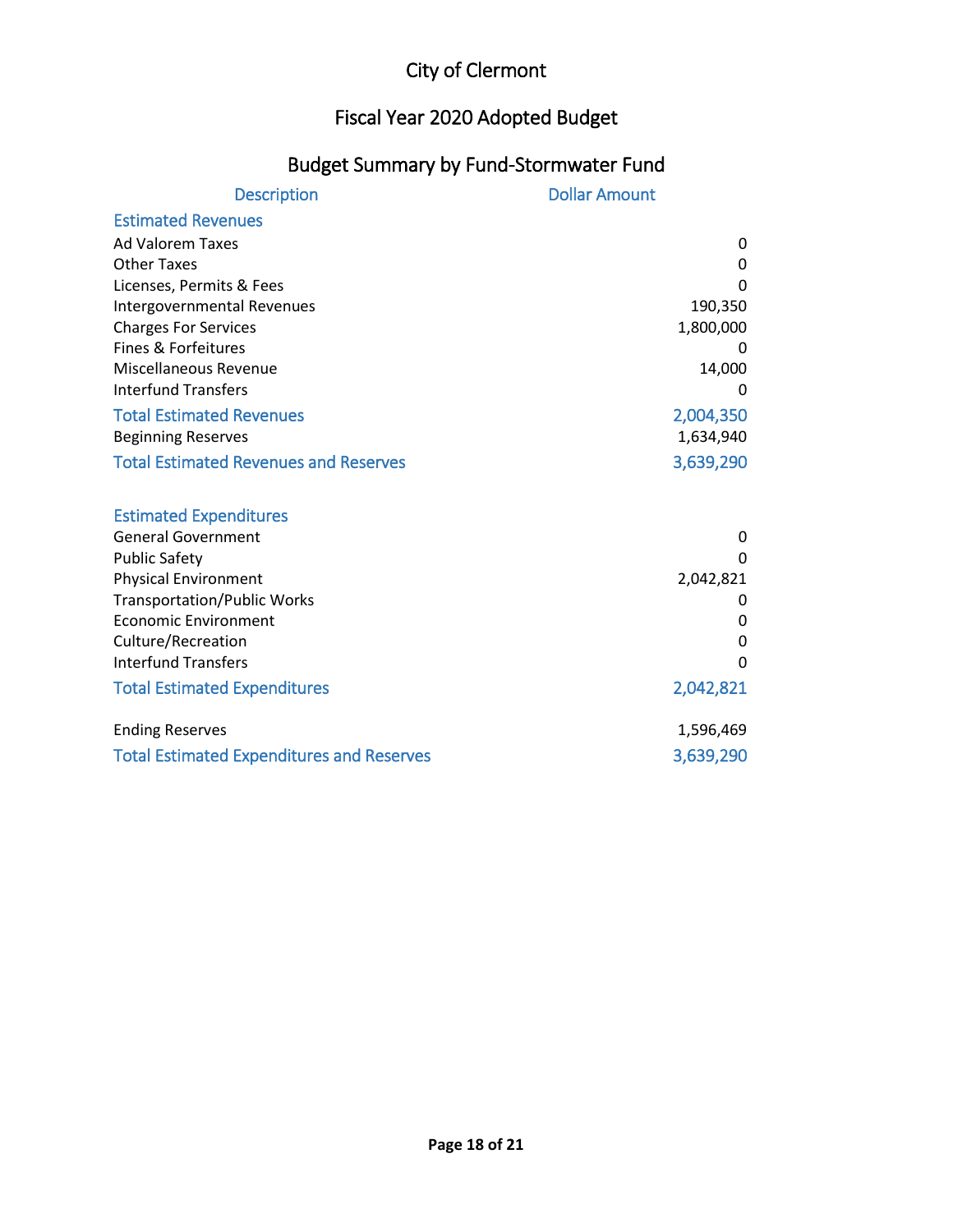## Fiscal Year 2020 Adopted Budget

#### Budget Summary by Fund-Sanitation Fund

| <b>Description</b>                               | <b>Dollar Amount</b> |
|--------------------------------------------------|----------------------|
| <b>Estimated Revenues</b>                        |                      |
| <b>Ad Valorem Taxes</b>                          | 0                    |
| <b>Other Taxes</b>                               | 0                    |
| Licenses, Permits & Fees                         | 0                    |
| Intergovernmental Revenues                       | $\Omega$             |
| <b>Charges For Services</b>                      | 3,400,000            |
| Fines & Forfeitures                              |                      |
| Miscellaneous Revenue                            | 55,000               |
| <b>Interfund Transfers</b>                       | 0                    |
| <b>Total Estimated Revenues</b>                  | 3,455,000            |
| <b>Beginning Reserves</b>                        | 4,752,361            |
| <b>Total Estimated Revenues and Reserves</b>     | 8,207,361            |
|                                                  |                      |
| <b>Estimated Expenditures</b>                    |                      |
| <b>General Government</b>                        | 0                    |
| <b>Public Safety</b>                             | $\Omega$             |
| <b>Physical Environment</b>                      | 5,734,710            |
| <b>Transportation/Public Works</b>               | 0                    |
| <b>Economic Environment</b>                      | 0                    |
| Culture/Recreation                               | 0                    |
| <b>Interfund Transfers</b>                       | $\Omega$             |
| <b>Total Estimated Expenditures</b>              | 5,734,710            |
| <b>Ending Reserves</b>                           | 2,472,651            |
| <b>Total Estimated Expenditures and Reserves</b> | 8,207,361            |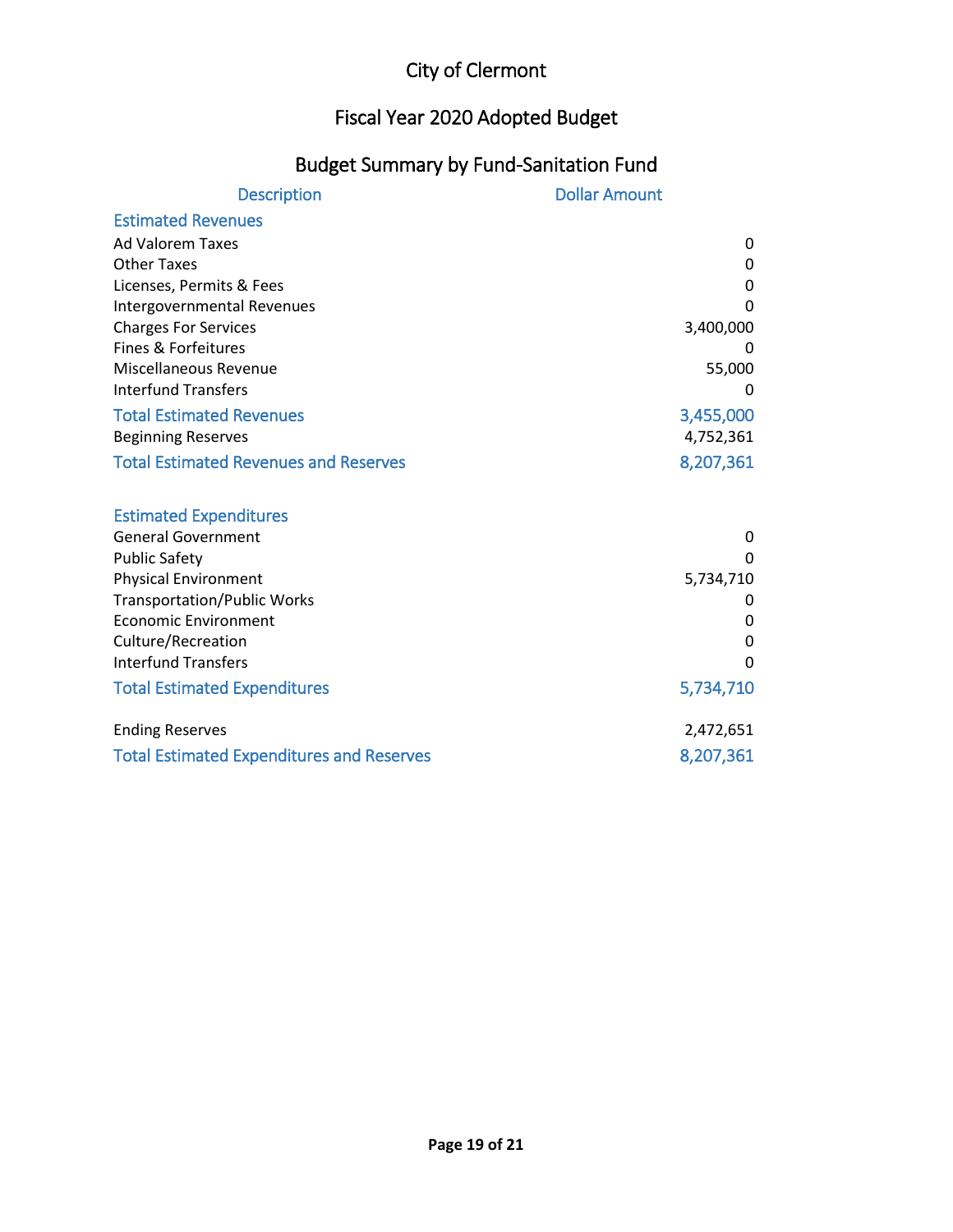#### Fiscal Year 2020 Adopted Budget

#### Budget Summary by Fund-Group Self Insurance Fund

| <b>Description</b>                               | <b>Dollar Amount</b> |
|--------------------------------------------------|----------------------|
| <b>Estimated Revenues</b>                        |                      |
| <b>Ad Valorem Taxes</b>                          | 0                    |
| <b>Other Taxes</b>                               | 0                    |
| Licenses, Permits & Fees                         | 0                    |
| Intergovernmental Revenues                       | 0                    |
| <b>Charges For Services</b>                      | 0                    |
| Fines & Forfeitures                              | $\Omega$             |
| <b>Miscellaneous Revenue</b>                     | 4,966,876            |
| <b>Interfund Transfers</b>                       | 0                    |
| <b>Total Estimated Revenues</b>                  | 4,966,876            |
| <b>Beginning Reserves</b>                        | 1,793,899            |
| <b>Total Estimated Revenues and Reserves</b>     | 6,760,775            |
|                                                  |                      |
| <b>Estimated Expenditures</b>                    |                      |
| <b>General Government</b>                        | 4,589,800            |
| <b>Public Safety</b>                             | 0                    |
| <b>Physical Environment</b>                      | 0                    |
| <b>Transportation/Public Works</b>               | 0                    |
| <b>Economic Environment</b>                      | $\mathbf 0$          |
| Culture/Recreation                               | 0                    |
| <b>Interfund Transfers</b>                       | $\Omega$             |
| <b>Total Estimated Expenditures</b>              | 4,589,800            |
| <b>Ending Reserves</b>                           | 2,170,975            |
| <b>Total Estimated Expenditures and Reserves</b> | 6,760,775            |